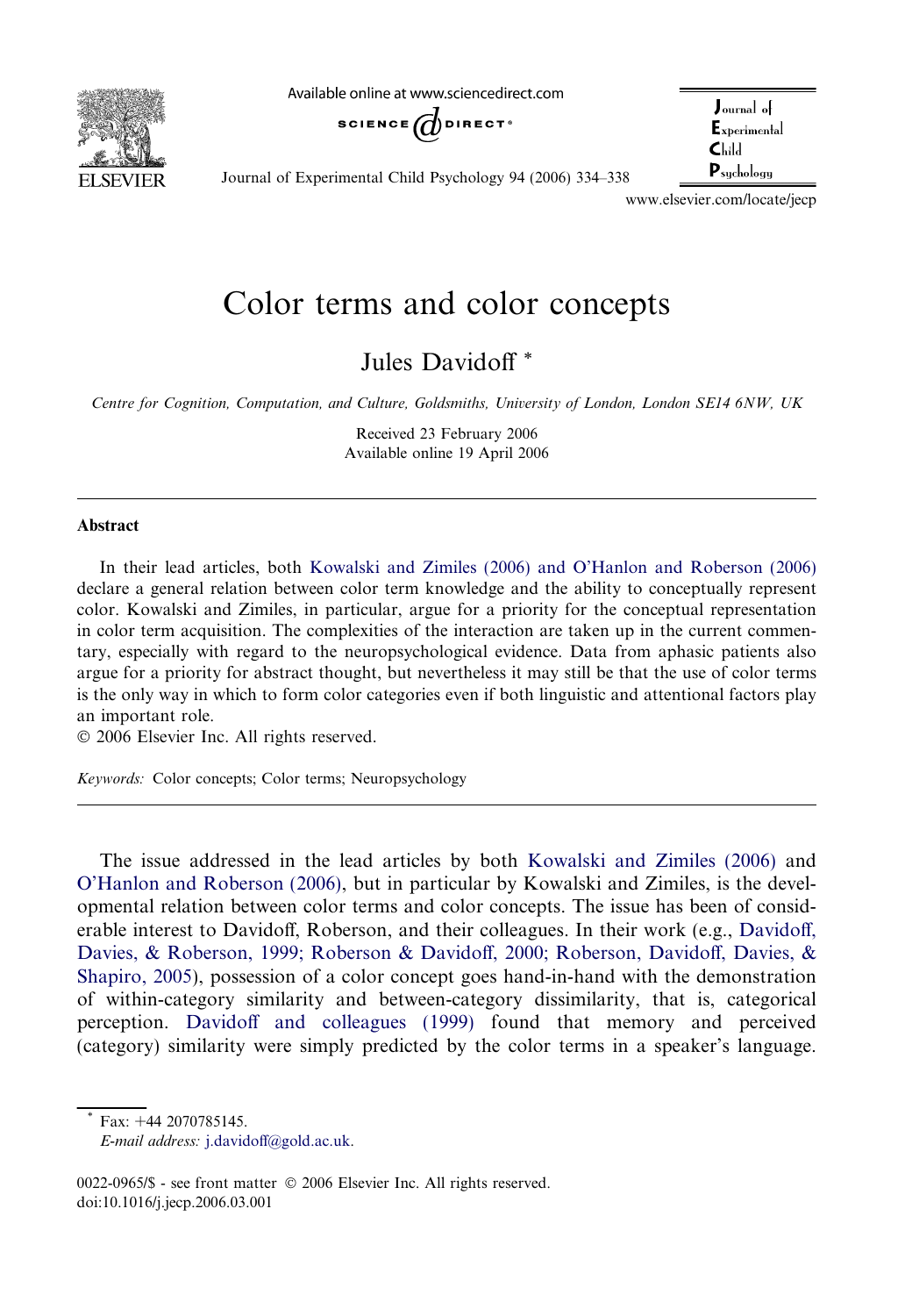Their neo-Whorfian stance (Davidoff, 2001) derived from the cases where categorical perception is or is not found and has provoked some controversy (Franklin, Clifford, Williamson, & Davies, 2005; Pilling, Wiggett, Özgen, & Davies, 2003).

Pilling and colleagues (2003) disputed the apparent contention in Roberson and Davidoff (2000) that categorical perception for color derives from matching the stimulus to a color label. However, simple verbal labeling as an explanation of categorical perception is not really what those authors claimed. The current commentary gives a needed opportunity for clarification of their position. On the one hand, there is reason to believe from their data (Roberson et al., 2005) that color labels are much involved. To borrow a phrase from visual neurophysiology, Roberson and colleagues (2005) showed an ''exquisite tuning'' between color labels and categorical perception within a narrow range of categories. On the other hand, their other data would imply that color labels per se were not important for production of categorical perception. For example, one of Roberson and Davidoff's (2000) experiments showed that interference from noncolor words was equally effective as that from color words in removing categorical perception. Furthermore, O'Hanlon and Roberson (2006) give several examples, particularly from developmental studies, where there is no clear relation between performance on color tasks and the speaker's basic color knowledge. A reflection on these conflicting directions is given here from a consideration of what might at first seem to be a quite different field of research.

A similar conflict about the role of color labels was shown in a patient, LEW, who could neither produce nor comprehend color terms, and although he was unable to understand color category similarity, he nevertheless showed normal categorical perception (Roberson, Davidoff, & Braisby, 1999). Thus, evidence from neuropsychology may be critical to understanding the relation between color terms and abstract color concepts. The important evidence comes from studies of patients with language impairment (aphasia) in categorization tasks. These tasks have been used by many neuropsychologists because an inability to categorize was considered crucial to the debate concerning the relations between impaired language and thought. During the early days of modern neuropsychological research, Wernicke considered aphasia to be a lexical impairment (see Davidoff & Roberson, 2004). In contrast, Hughlings Jackson (cited in Zangwill, 1964, p. 261) declared that aphasics, by having lost language, were ''lame in thinking.'' The argument was considered one of the most crucial in neuropsychology and surfaced many times during the subsequent 100 years. Indeed, Goldstein (1948) considered that a loss of abstract processing was the core deficit in aphasia.

As Goldstein (1948) noted, there are two main types of categorization task. One type can be ''solved'' simply by episodic knowledge and what he called a concrete attitude, and the other type required an abstract attitude. According to Goldstein, after certain types of aphasic damage, the patient maintained only a concrete attitude. For color tasks, the consequence is that judgments are based on perceptual similarity. For other tasks, the patient's judgments are based on what are now termed thematic associations (Markman & Huchison, 1984) or on personal associations. For example, Goldstein (1948) described a patient who kept both a hammer and a saucepan in the kitchen and therefore erroneously placed them together in a categorization task. Another example, where the use of episodic (visual) associations arrives at correct categorization, is from LEW (Roberson et al., 1999), who was able to sort animals into British versus foreign by virtue of whether he had seen them in a zoo.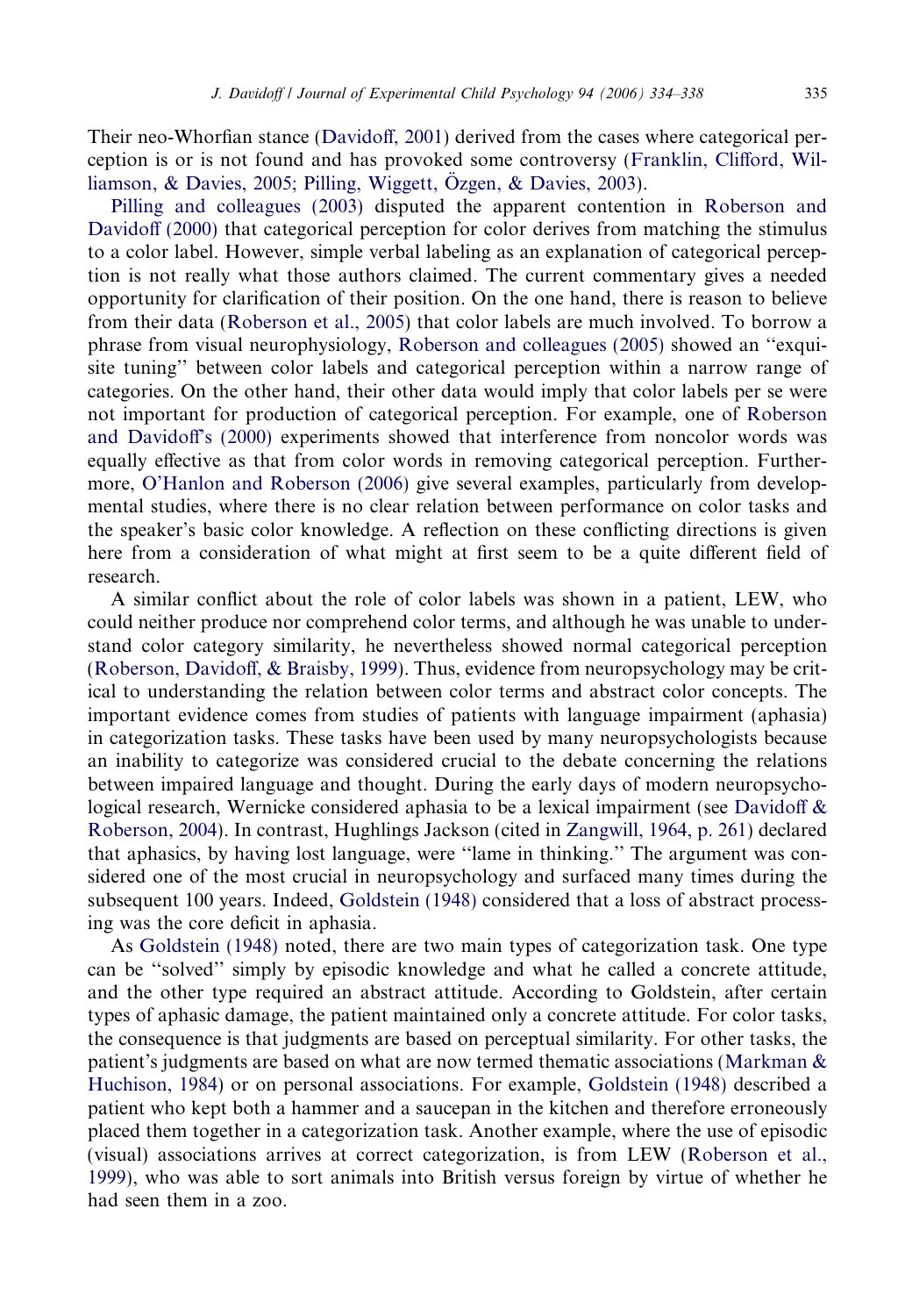LEW was completely unable to sort colors (Roberson et al., 1999). A further examination of the patient (Davidoff & Roberson, 2004) showed clearly that the difficulty in sorting colors was part of a general difficulty in taxonomic classification. His difficulty was not explained by a general intellectual deficit. LEW was also asked to do analogical reasoning tasks of the type used by Gentner (see Kowalski & Zimiles, 2006). Although his level of performance on analogical reasoning was only that of a 4- or 5-year-old, it far surpassed his ability to follow rules of perceptual classification. It was therefore argued that taxonomic classifications cannot be driven by the development of analogical reasoning. However, LEW behaved like a 3-year-old in a task that directly contrasted thematic and taxonomic classification (Markman & Huchison, 1984). LEW showed a preference for thematic classification. In fact, there was no evidence of any substantial ability to make taxonomic color classifications despite evidence for good preservation of the associated object–color knowledge (e.g., red went with strawberry). The reason is that tasks involving colors, as opposed to object–colors, allow only a limited number of procedures to achieve correct categorization. For example, artifacts and animals, because of their multiple associations and properties, allow multiple routes for categorization. Indeed, allocation of objects to categories is always context dependent; there are an infinite number of ways in which they may be divided into categories. Colors are not like objects because there is not the variety of episodic knowledge to use in color categorization tasks. Thus, the failure of the patients is more extreme for perceptual categories because there are no associations, such as are seen in a zoo, that can be used in the task of color categorization.

These important differences between objects and colors with respect to categorization are laid down in the model of color processing proposed by Davidoff (1991). That model proposed an internal color space that would organize together perceptual hues defined as similar. Thus, access to the color space was required to produce a common lexical entry to many different hues. However, the model may be incorrect in showing that color terms can be accessed only by reference to the internal color space. It must be possible to ''parrot'' a color term without its understanding. So, it might be better put to say that the internal color space is used only when, to use Goldstein's (1948) terms, we adopt an abstract attitude for color naming. Goldstein contended that when a person ''truly 'names' an object, he has the experience of a word which 'means' this object. ... Otherwise, he experiences the word as a sound complex belonging to an object'' (p. 61). Goldstein referred to the type of naming that is preserved without access to the semantic features of an object as ''pseudonaming,'' in contrast to true naming that requires an abstract attitude.

Goldstein (1948) claimed that when pseudonaming, the names do not affect thought. The consequence is that the label given to the color patch does not influence categorization. For example, Goldstein reported a patient who placed colors in the same group despite an unwillingness to call them by the same name. When asked whether the colors in the group could not all be called red, the patient replied ''No, these are red, this one is pink, this one is maroon.'' LEW's poor color sorting was carried out in much the same way and likewise gave away his inability to employ an abstract attitude. Goldstein warned that the patient's placing of color stimuli in a line according to some similarity dimension should not lead the examiner to believe that the colors were categorized; rather, the reverse is the case. He argued that the patient's sorting behavior differed from that used in normal categorization. When asked to sort many colors, we normally make piles of colors; this is possible because the task is driven by some internal categorization mechanism, possibly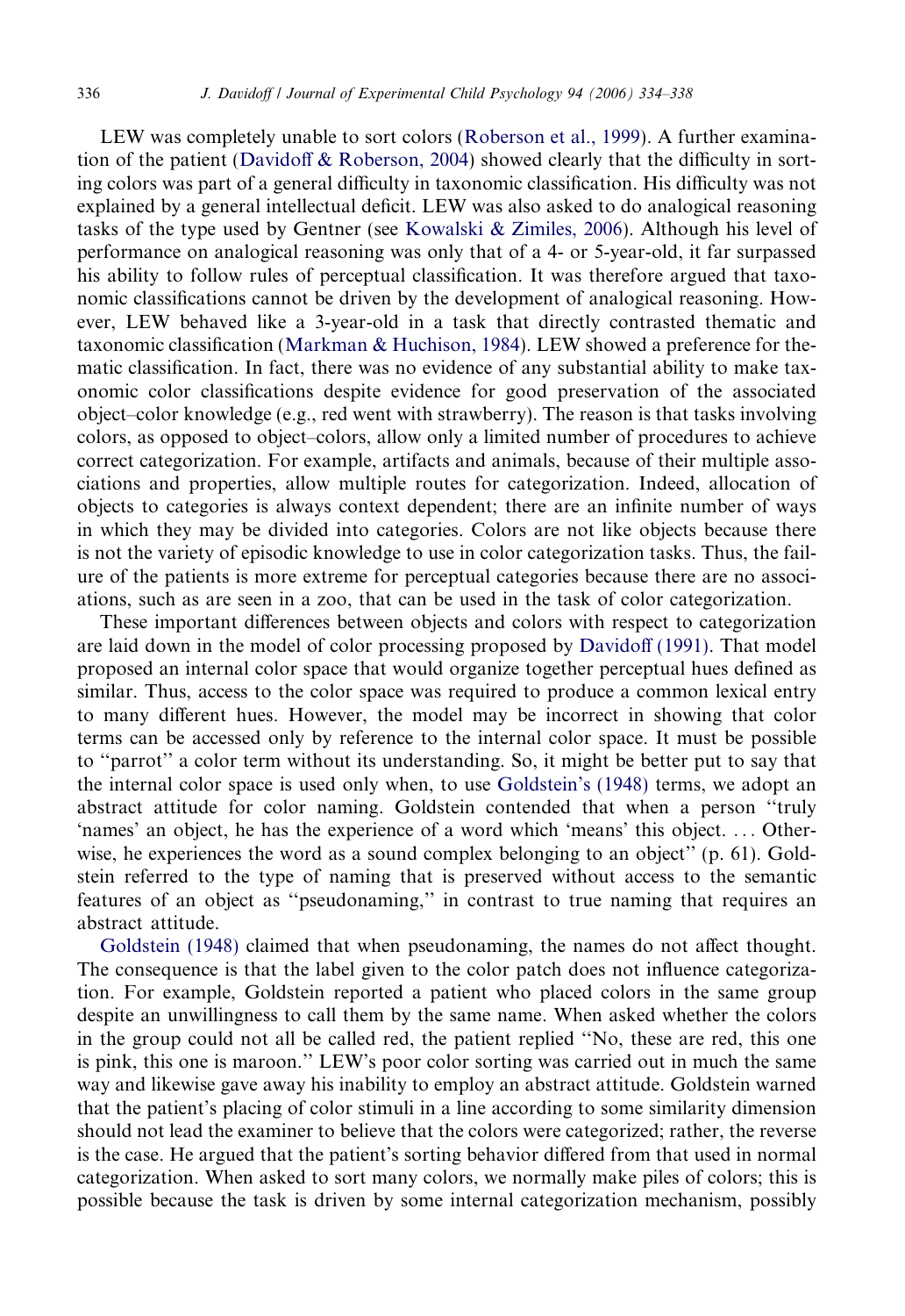the name. The person has no need to see the colors already classified. In contrast, the patient with only concrete abilities needs to make visual, and apparently only pairwise, comparisons. The patient's concrete sorting procedure requires that stimuli that have already been classified be in sight.

LEW's sorting of colors (and shapes) was restricted to that which can be achieved by perceptual similarity. The normal person also has the ability to sort categorically but can adopt either mode. Kay and Kempton (1984), by varying task instructions and procedures, were able to induce normal adults to make ''odd one out'' color judgments based either on perceptual or linguistic (categorical) differences. Recently, these two types of judgment have been again related to a language versus a perceptual attitude to processing with consequent implication for hemispheric differences (Gilbert, Regier, Kay, & Ivry, 2006). The categorical effects were found only for left hemisphere presentations.

The neuropsychological evidence would seem to give priority for a general semiotic ability responsible for color concepts that could precede the acquisition of color terms. Therefore, as both lead articles in this issue show, children may understand about color before knowing color terms. However, things are not that simple. One needs to explain the origin of the particular color concepts. Roberson and colleagues (1999) argued that there was no other source for the origin of color categories besides labels unless the concepts had some innate basis as, for example, proposed by Franklin and colleagues (2005). One argument against an innate basis is that it would mean a considerable amount of unlearning for speakers of most of the world's languages where categories (e.g., blue, green) do not exist in the adult's language.

Recently, Fagot, Goldstein, Davidoff, and Pickering (in press) examined the question of whether color categories are innate from a different approach by observing the similarity matching of baboons and humans. They used as standards a typical green and a typical blue. The interest was in the match of the intermediary colors. None of the baboons, despite having color discrimination as good as that of humans, showed any inclination to match any but very close colors to the standard. Humans showed quite different performance, with a sharp division of the intermediary colors at the appropriate boundary between green and blue. At the very least, Fagot and colleagues showed that the possession of a trichromatic visual system like that of humans does not by itself produce color categories. So, one is drawn back to the argument that, at the very least, labels generate the range of each color category.

In light of this work, what are the conclusions that we ought to draw from the Kowalski and Zimiles article and the O'Hanlon and Roberson article? Kowalski and Zimiles show that 3-year-olds have an idea about color and can extract color as a feature and use it in an identity match. Specific color labels do not seem to map neatly onto those specific color concepts, but overall there is a good relation between the two abilities. Importantly, there is a priority for the abstract representation. The current commentary does not disagree with these conclusions, but it cautions that the relation between concepts and terms may be more profound than is shown in their study. A similar caution may be given to the studies of O'Hanlon and Roberson in which they assign the relative importance of linguistic or attentional factors to the acquisition of new color labels. Their tasks, like those of Kowalski and Zimiles, do not allow us to know whether children really understand about redness, blueness, beigeness, and the like. To be sure about that level of abstraction, we need to examine the range of the match. So, if the interest is to examine the question of whether labels are necessarily required for color category instantiation, a more demanding